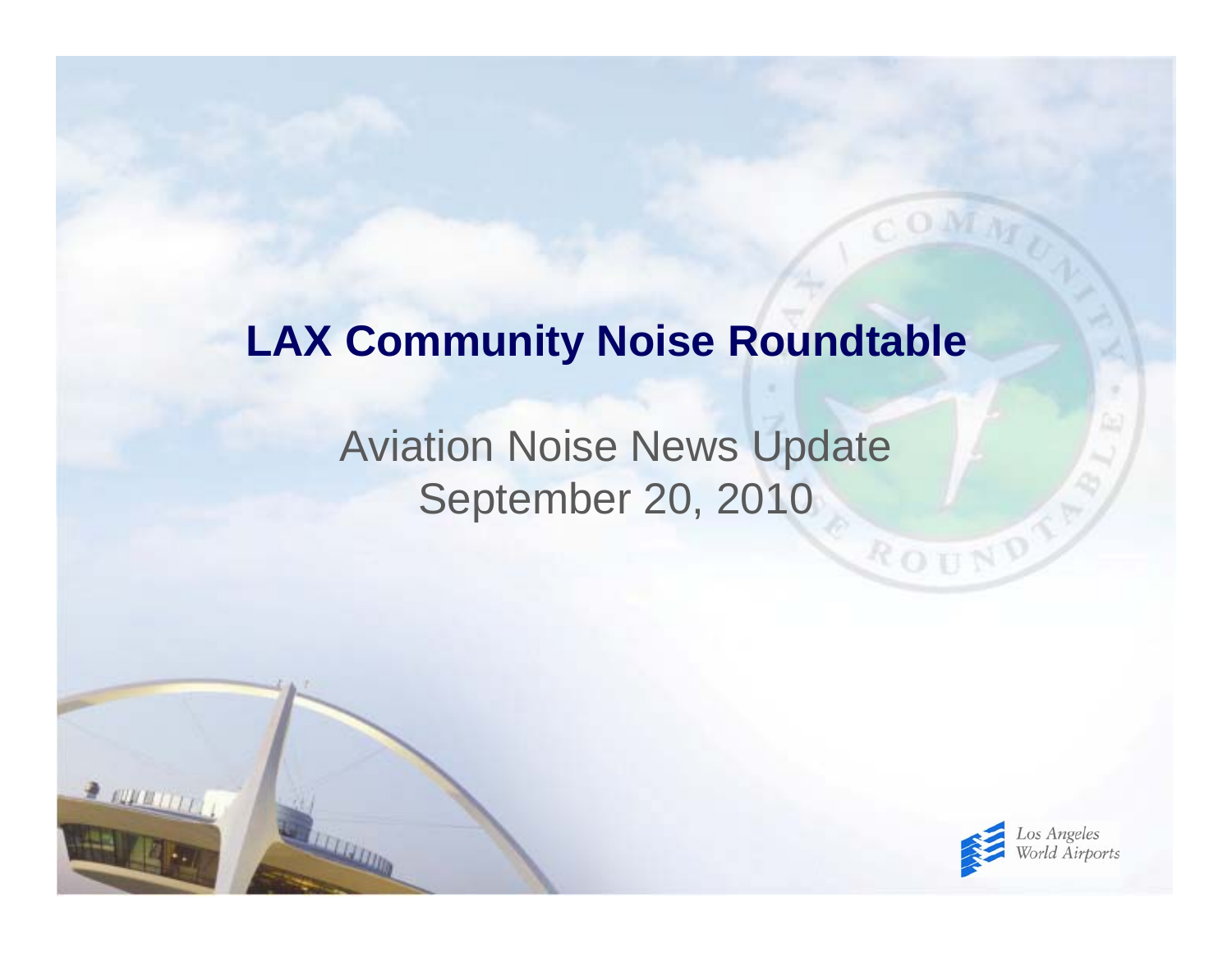## **FAA Reauthorization**

- **Congress gave the FAA another short extension to September 30, 2010**
- **Letters from the Roundtable encouraging the passing of the Reauthorization Bill were sent to:**
	- **Congresswoman Jane Harmon**
	- **Congressman Charles B. Rangel**
	- **Congresswoman Laura Richardson**
	- **Congressman Dana Rohrabacher**
	- **Congresswoman Maxine Waters**
	- **Senator Barbara Boxer**
	- **Senator Dianne Feinstein**
	- **Senator Jay Rockefeller**

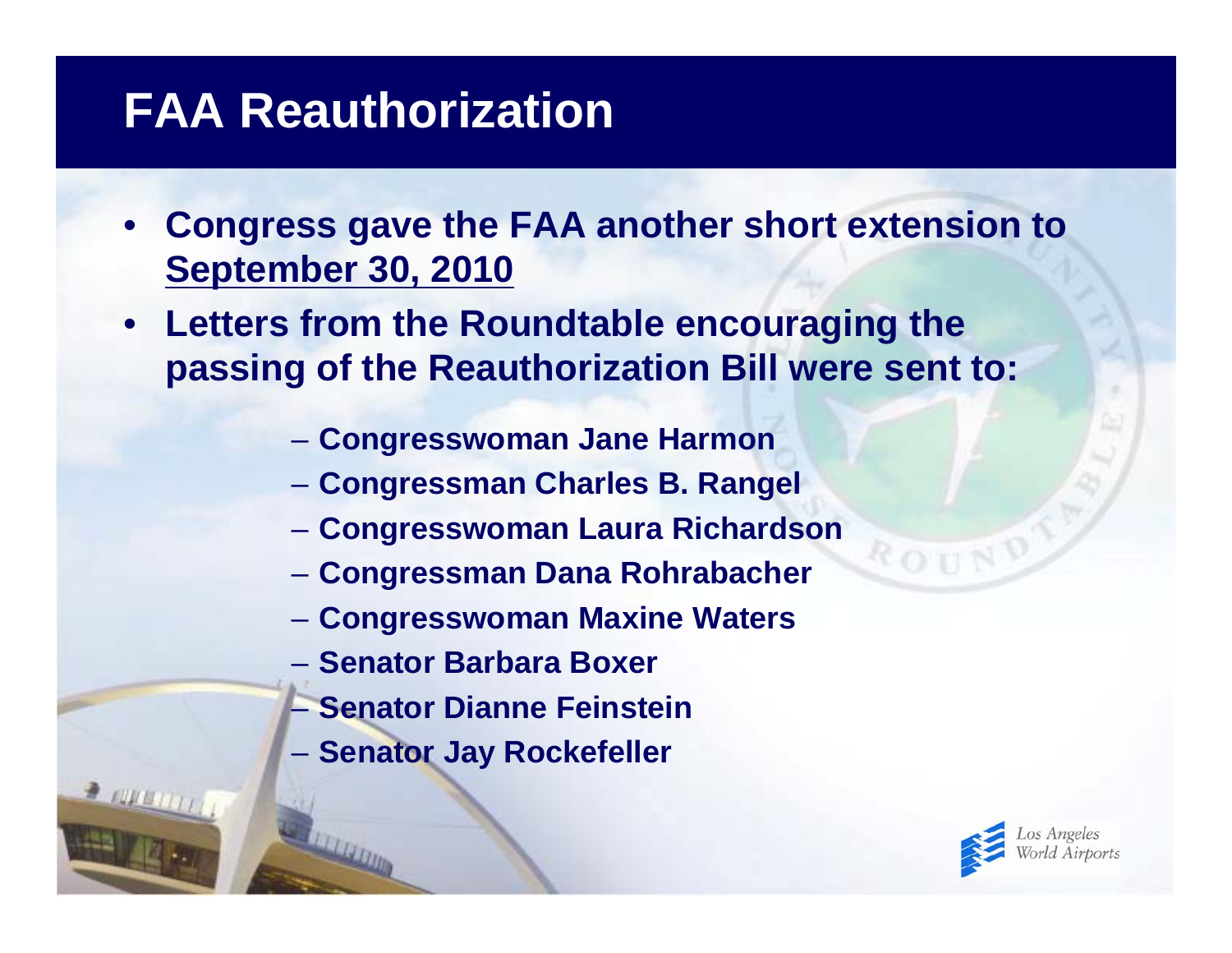### **Airport Cooperative Research Program (ACRP)**

- • **Roundtable sent a letter to the ACRP Oversight Committee requesting acceptance of the following problem statements for FY11**
	- **Hart Committee** New techniques for airport noise problem-solving
	- **Hart Community**  Understanding noise-induced sleep disturbance in managing aircraft noise and improving public perception
	- **Law Address Control** Updating the Schultz Curve to 2012
	- **Holland** Constitution Predicting community reactions to changed aircraft operations



ROUN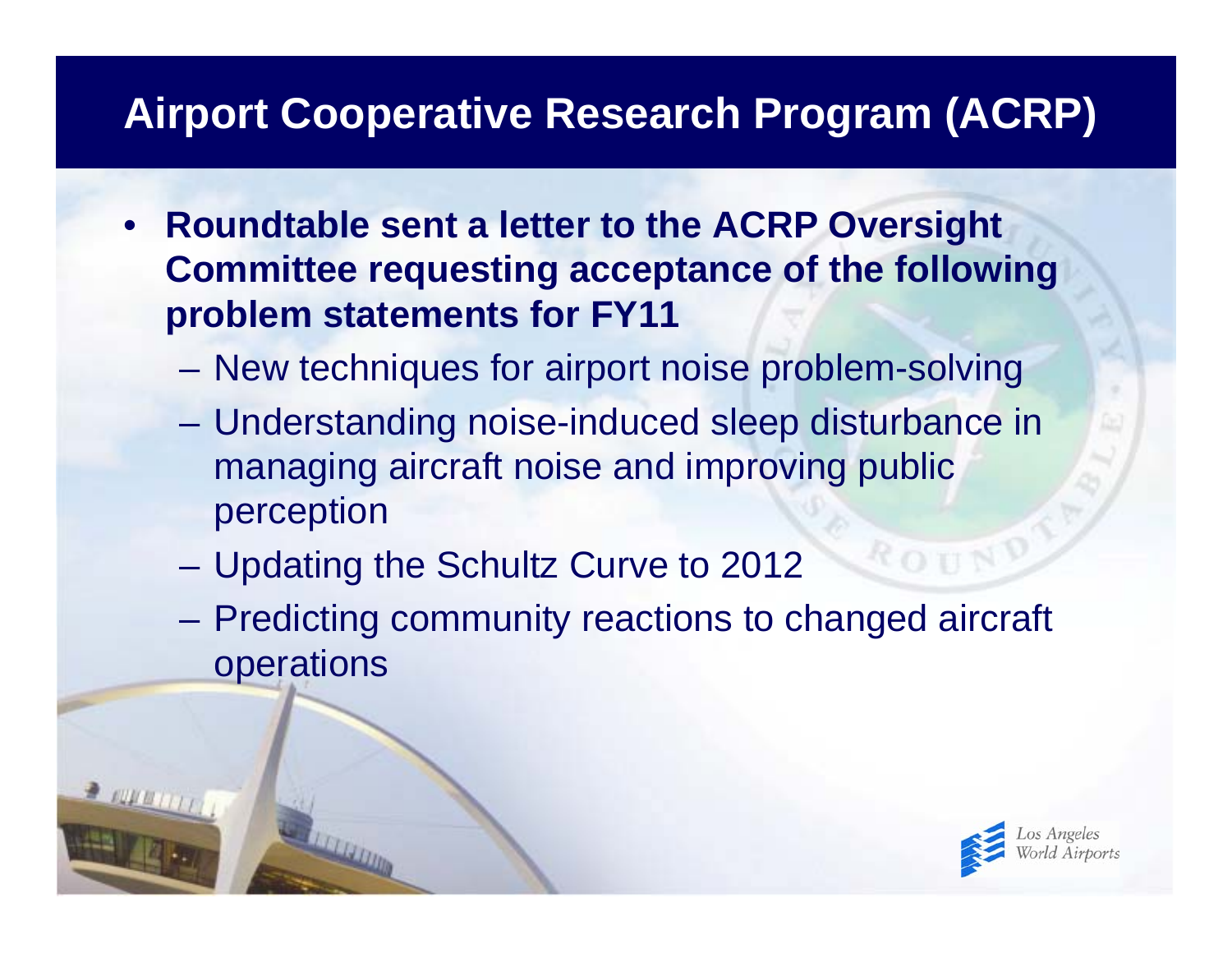### **Airport Cooperative Research Program (ACRP)**

- **ACRP Oversight Committee selected Projects for FY11, the following three are related to airport noise issues:**
	- **Hart Community**  02-31: Assessing Acoustical Materials Used in Airport Residential Sound Insulation Programs (\$350,000)
	- *02-35: Understanding Public Perceptions of Aircraft Noise and Noise-induced Sleep Disturbance (\$600,000)*
	- **Hart Committee**  02-37: Evaluating the Accuracy of the Integrated Noise Model for General Aviation Jet Aircraft (\$400,000)
- •**For additional information:**

[http://onlinepubs.trb.org/onlinepubs/acrp/acrp\\_announcement2011.pdf](http://onlinepubs.trb.org/onlinepubs/acrp/acrp_announcement2011.pdf)

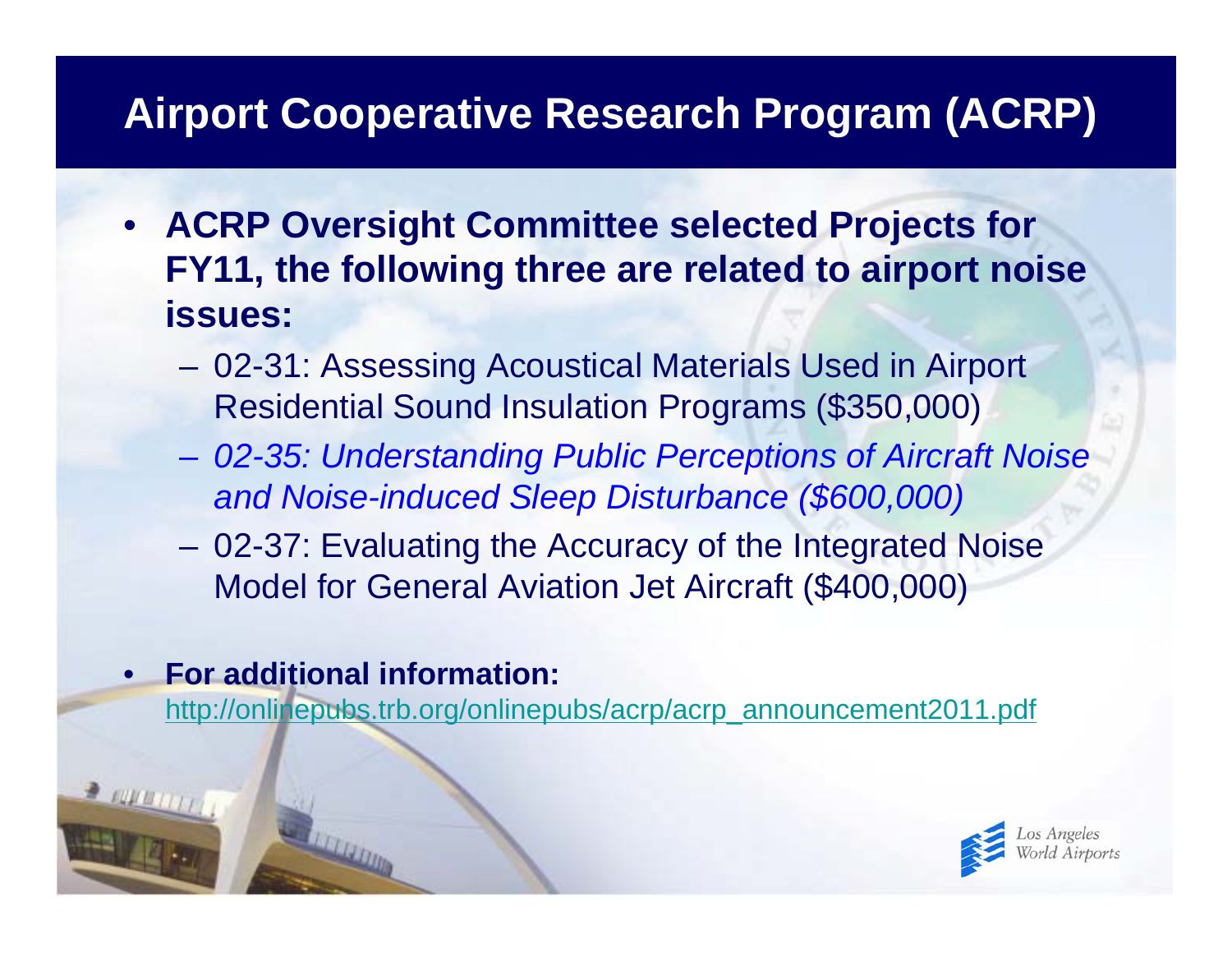### **Airport Cooperative Research Program (ACRP)**

- **ACRP carries out applied research on problems that are shared by airport operating agencies.**
- **Problem statements for FY12 – Due in February 2011**
- **Panels for FY11 now forming**



ROU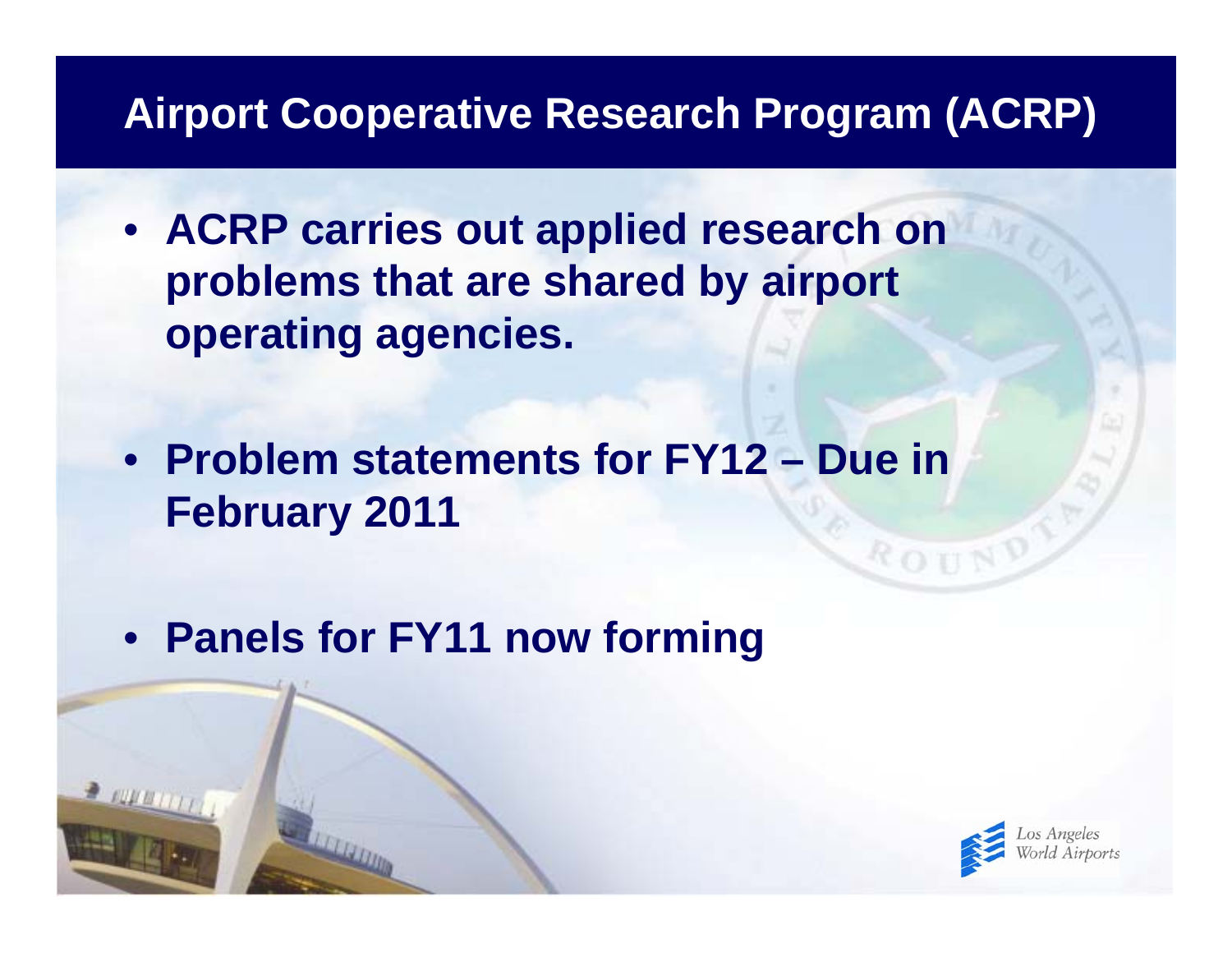# **Airport Noise Programs – Best Practices**

- **Vancouver Airport Authority and Wyle Laboratories prepared a report on best practices around the world**
- **The report categorized noise management program measures into the following:**
	- **Land use**
	- $\mathcal{L}_{\mathcal{A}}$  , and the set of  $\mathcal{L}_{\mathcal{A}}$ **Ground operations**
	- $\mathcal{L}_{\mathcal{A}}$  , and the set of  $\mathcal{L}_{\mathcal{A}}$ **Flight procedures**
	- $\mathcal{L}_{\mathcal{A}}$  , and the set of  $\mathcal{L}_{\mathcal{A}}$ **Monitoring**
	- **Communications**
- **For additional Information:**

[http://www.wyle.com/ServicesSolutions/science/EMMA/Acousticand](http://www.wyle.com/ServicesSolutions/science/EMMA/AcousticandVibrationConsulting/Resources/DocumentLibrary/Documents/NoiseManagementProgramPractices4-10 Final.pdf) [VibrationConsulting/Resources/DocumentLibrary/Documents/Noise](http://www.wyle.com/ServicesSolutions/science/EMMA/AcousticandVibrationConsulting/Resources/DocumentLibrary/Documents/NoiseManagementProgramPractices4-10 Final.pdf)

[ManagementProgramPractices4-10%20Final.pdf](http://www.wyle.com/ServicesSolutions/science/EMMA/AcousticandVibrationConsulting/Resources/DocumentLibrary/Documents/NoiseManagementProgramPractices4-10 Final.pdf)



ROUN